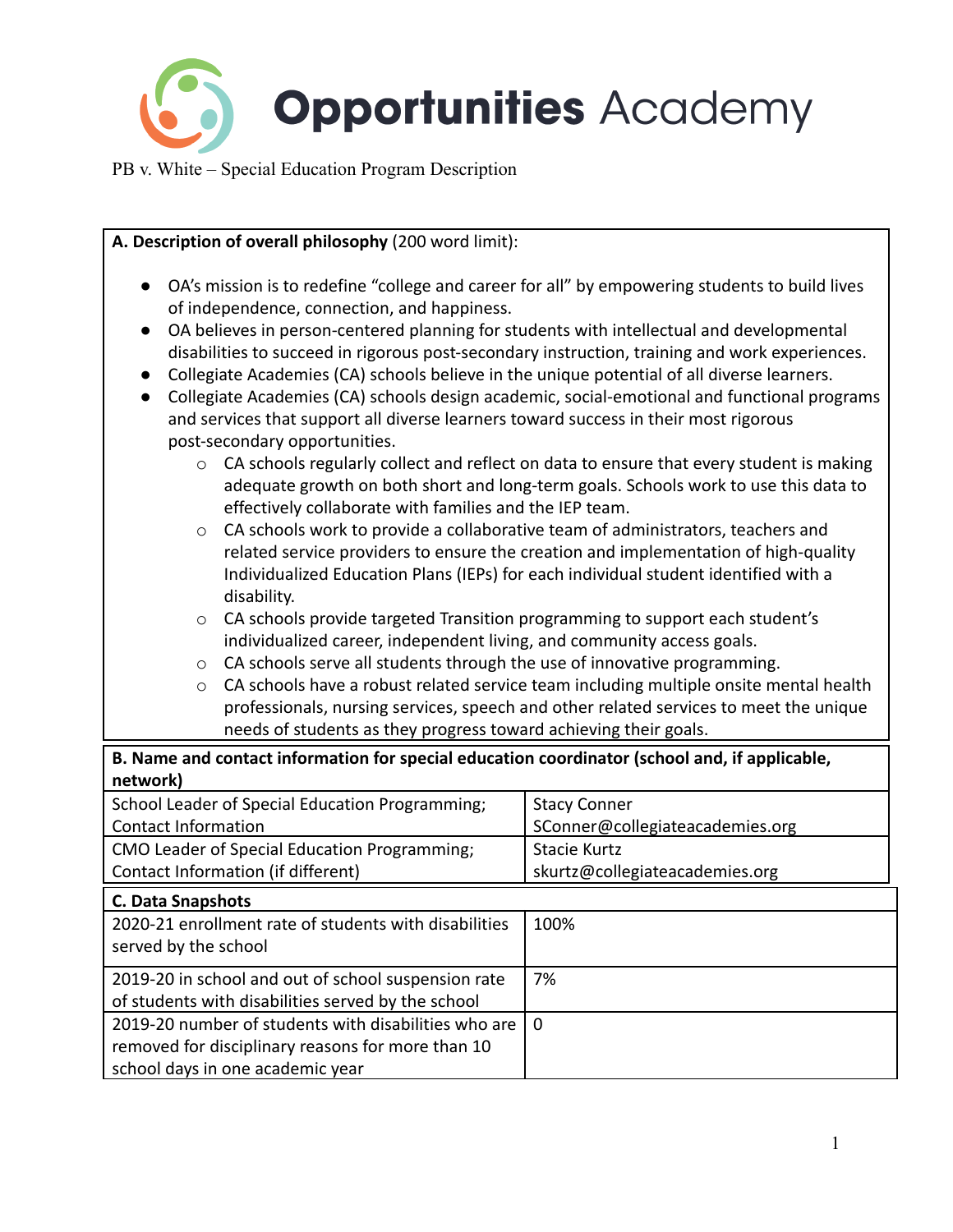

| school                                                                      | D. Description of how pupil appraisal, special education, and related services are provided by the |
|-----------------------------------------------------------------------------|----------------------------------------------------------------------------------------------------|
|                                                                             | Appraisal/Evaluation                                                                               |
| Main point of contact if a<br>parent would like to<br>request an evaluation | Katie Duym, Special Education Coordinator<br>kduym@collegiateacademies.org                         |
| Response to Intervention                                                    | <b>Examples of universal screeners:</b>                                                            |
| Overview                                                                    | <b>Reading Screeners:</b>                                                                          |
|                                                                             | <b>NWEA MAP Reading Assessment</b>                                                                 |
|                                                                             | <b>STEP Literacy Assessment</b>                                                                    |
|                                                                             | Dolch Sight words Assessment<br>$\bullet$                                                          |
|                                                                             | <b>Math Screeners</b>                                                                              |
|                                                                             | • NWEA MAP Math Assessment                                                                         |
|                                                                             | <b>Transition Skills Screener</b>                                                                  |
|                                                                             | • OA Future Planning Inventory                                                                     |
|                                                                             | OA Student Transition Screener Parts I-IV                                                          |
|                                                                             | OA Scope and Sequence<br>$\bullet$                                                                 |
|                                                                             | Speech Language Screeners:                                                                         |
|                                                                             | • Oral & Written Language Scales, 2 <sup>nd</sup> Edition (OWLS-II)                                |
|                                                                             | Assessment**                                                                                       |
|                                                                             | <b>Functional Communication Profile</b>                                                            |
|                                                                             | ** Screener not administered if parents do not consent<br>$\circ$                                  |
|                                                                             | <b>Examples of behavior interventions:</b>                                                         |
|                                                                             | <b>Mental Health Interventions:</b>                                                                |
|                                                                             | <b>Individual Counseling</b><br>$\bullet$                                                          |
|                                                                             | <b>Targeted Group Counseling</b>                                                                   |
|                                                                             | Groups target skill building that could include but are not<br>$\circ$                             |
|                                                                             | limited to; anger management, motivation, anxiety, social                                          |
|                                                                             | skills, etc.                                                                                       |
|                                                                             | Social Skills Small Group Lessons                                                                  |
|                                                                             | Tiered System of Behavior Supports: Every CA school has a continuum of                             |
|                                                                             | behavioral supports that increase in intensity as the student's level of                           |
|                                                                             | need increases. These supports could include, but are not limited to:                              |
|                                                                             | Behavior Contracts with advisors and teachers                                                      |
|                                                                             | Check-In/Check-Out systems<br>$\bullet$                                                            |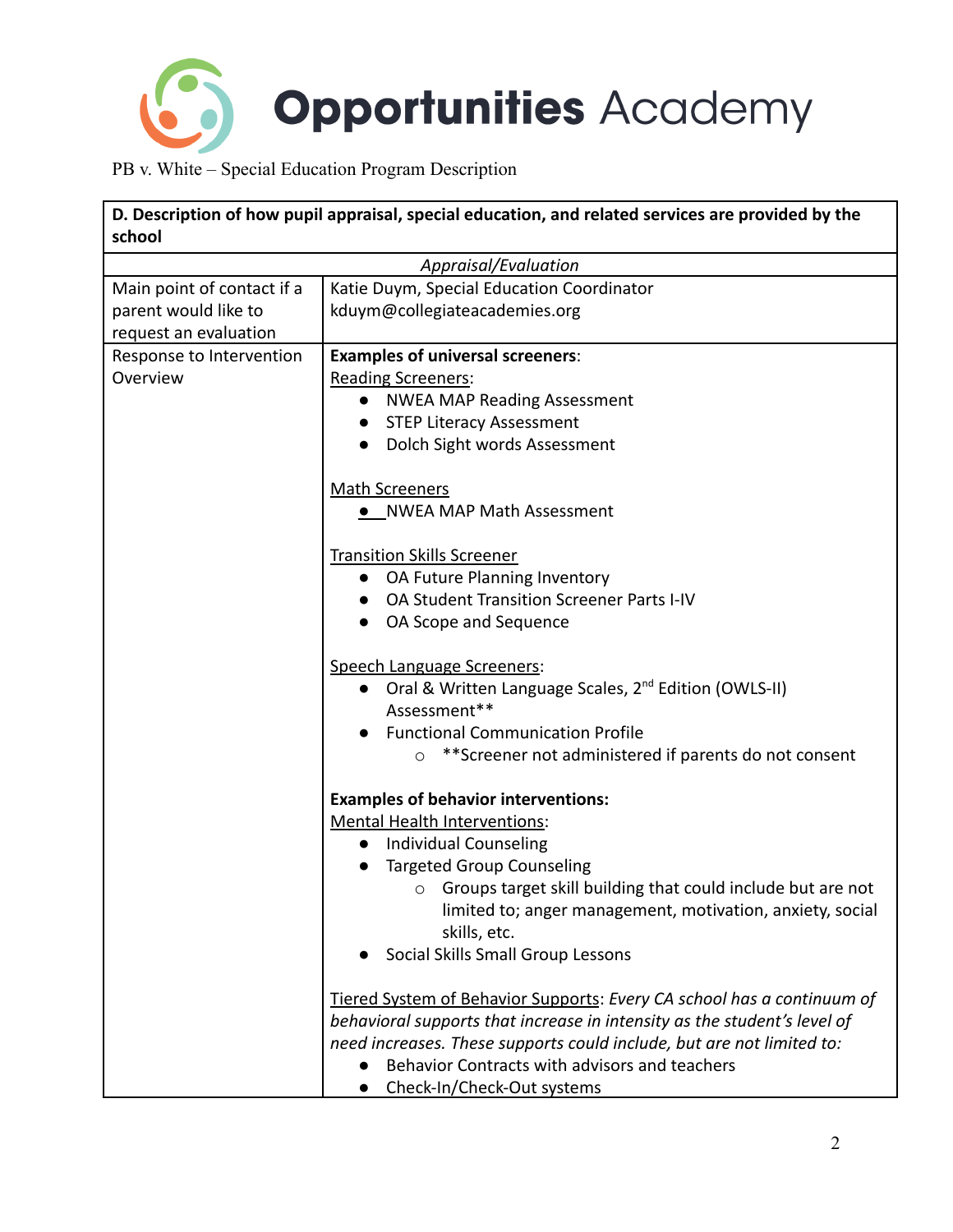

| N/A - Opportunities Academy is designed for students with disabilities;<br>all enrolled students will already have an IEP<br><b>Members of appraisal team:</b>                                                                                                                                                                                                                                                                                                                                             |
|------------------------------------------------------------------------------------------------------------------------------------------------------------------------------------------------------------------------------------------------------------------------------------------------------------------------------------------------------------------------------------------------------------------------------------------------------------------------------------------------------------|
|                                                                                                                                                                                                                                                                                                                                                                                                                                                                                                            |
|                                                                                                                                                                                                                                                                                                                                                                                                                                                                                                            |
| Team members always present:<br>Evaluation Coordinator (full-time team member)<br>$\bullet$<br>Program Director and/or Special Education Coordinator (both are<br>full-time team members)                                                                                                                                                                                                                                                                                                                  |
| Team members present as needed:<br>Speech Language Pathologist (full-time team member)<br>$\bullet$<br>Social Worker/Counselor (contracted team member)<br>Nurse (contracted team member)<br>Occupational Therapist (full-time network team member)<br>$\bullet$<br>Physical Therapist (full-team network team member)<br>$\bullet$<br>Audiologist (contracted team member)<br>$\bullet$<br>Orientation and Mobility (contracted team member)<br>$\bullet$<br>Doctor (contracted team member)<br>$\bullet$ |
| <b>Example engagements with parents:</b><br>CA schools believe that parents are important members of a student's<br>evaluation process. We believe that partnership with parents is central to<br>this process and provide multiple access points for them to be<br>meaningfully included.                                                                                                                                                                                                                 |
| Parents are contacted at many points in the evaluation process:<br>1. Parents participate as a part of the evaluation process, including<br>being interviewed as a part of the evaluation.<br>2. Parents are present at the time the evaluation is disseminated to<br>the IEP team.<br>3. Parents are invited and present at the IEP (30 days after<br>evaluation dissemination) to incorporate the new evaluation into<br>their student's IEP<br>Example decisions appraisal team can make:               |
|                                                                                                                                                                                                                                                                                                                                                                                                                                                                                                            |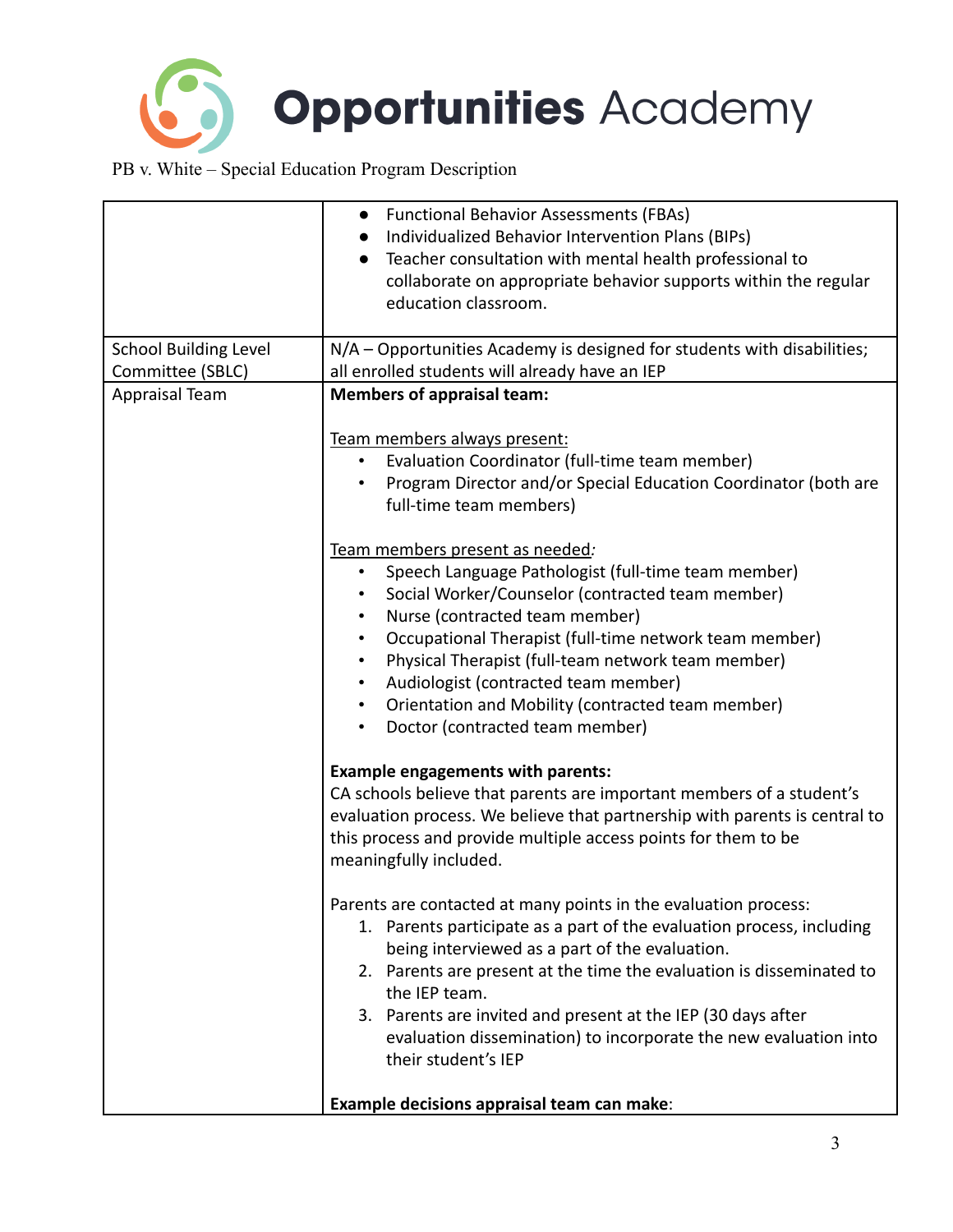**Opportunities Academy** 

|                         | Student qualifies for disability under IDEA- initial identification for<br>$\bullet$<br>students to qualify for special education the first time.<br>Student no longer qualifies for disability under IDEA- student no<br>$\bullet$<br>longer meets requirements to receive special education services<br>Student needs a more (or less) restrictive environment to meet<br>٠<br>their educational, social emotional, and/or functional needs.<br>Student's disability category has changed.<br>All decisions are accompanied with recommendations by the<br>$\bullet$<br>evaluation team on next steps given any of the above decisions. |
|-------------------------|-------------------------------------------------------------------------------------------------------------------------------------------------------------------------------------------------------------------------------------------------------------------------------------------------------------------------------------------------------------------------------------------------------------------------------------------------------------------------------------------------------------------------------------------------------------------------------------------------------------------------------------------|
|                         | Instructional and Related Services Provision and Staffing                                                                                                                                                                                                                                                                                                                                                                                                                                                                                                                                                                                 |
| Specialized Instruction | # Special Education Teachers: 9<br># Paraprofessionals/Job Coaches: 17                                                                                                                                                                                                                                                                                                                                                                                                                                                                                                                                                                    |
|                         | <b>Examples of Course Content:</b><br>Each OA student's program is highly individualized and reflects<br>backwards mapping from the student's transition goals that are<br>designed to push them to their highest levels of independence.<br>Students take courses in employment, independent living, and<br>$\bullet$<br>community access to build skills that are supplemented by aligned<br>internship and externship opportunities where they receive<br>hands-on experience generalizing the skills learned in the<br>classroom.                                                                                                     |
|                         | Success/mastery toward IEP goals and progress is returned to quarterly<br>and reviewed to ensure student is making progress. If student is not<br>making progress, families are notified via the IEP Progress Reporting<br>process. This may trigger an IEP team meeting to explore a different and<br>more effective way to ensure student progress, which may include a<br>change in programming.                                                                                                                                                                                                                                       |
| Speech/language         | # On staff or contracted from external provider:<br>OA employs two full-time speech language pathologists and is supported<br>by the full-time network speech language pathologist.<br>If not currently providing service, plan to deliver service in future:<br>n/a                                                                                                                                                                                                                                                                                                                                                                      |
| Audiology               | # On staff or contracted from external provider:<br>Collegiate Academies schools have a relationship with High Level Hearing<br>and LSU Hearing and is able to create renewed contracts for Audiology<br>services per individual student need.                                                                                                                                                                                                                                                                                                                                                                                            |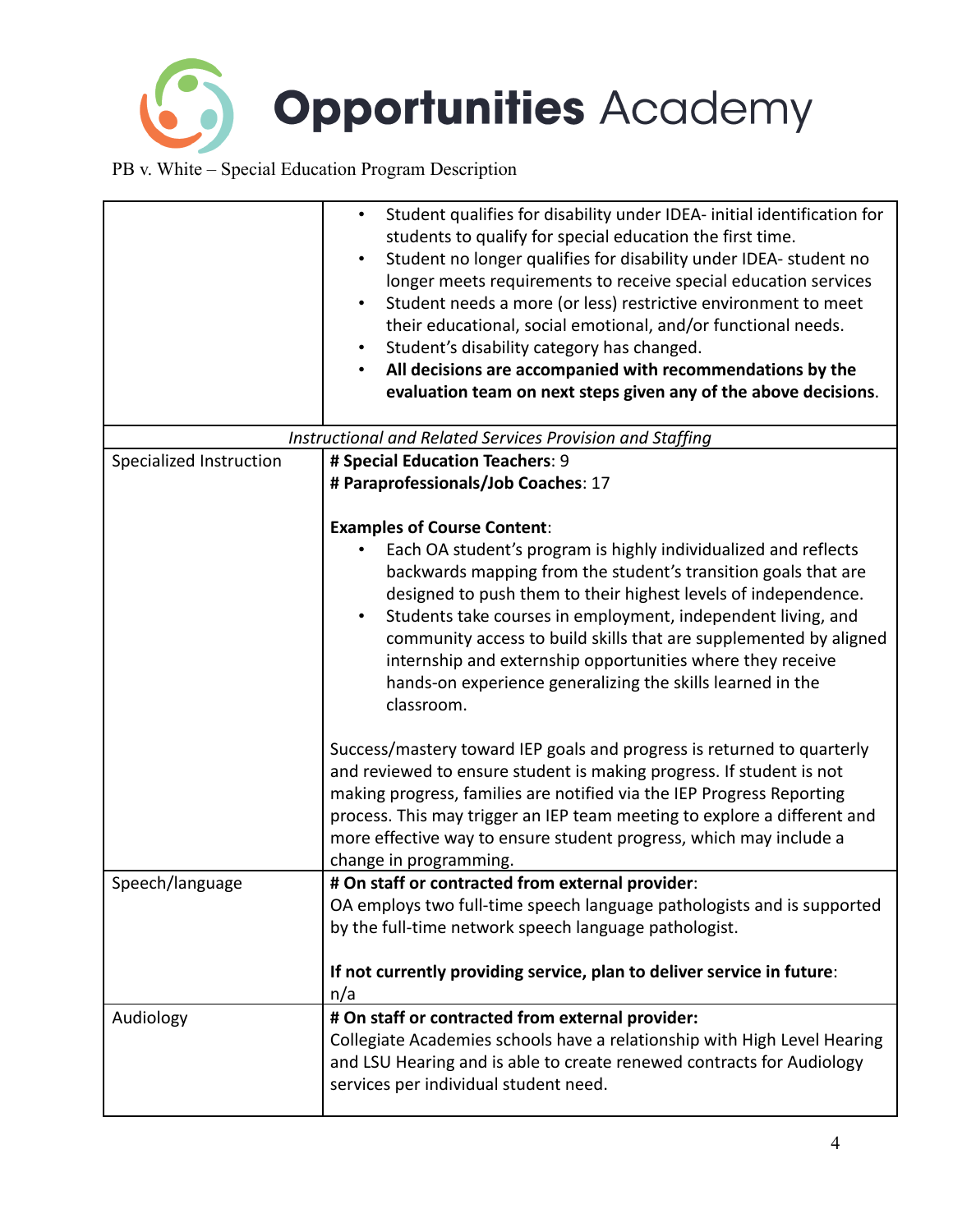

| n/a<br># On staff or contracted from external provider:<br>Counseling (mental health                 |
|------------------------------------------------------------------------------------------------------|
|                                                                                                      |
|                                                                                                      |
| OA has one dedicated contract mental health provider with full-time<br>and other therapies)          |
| mental health support on-site during the school day.                                                 |
|                                                                                                      |
| If not currently providing service, plan to deliver service in future:                               |
| n/a                                                                                                  |
| # On staff or contracted from external provider:<br>Occupational therapy                             |
| Collegiate Academies has on staff one full-time Occupational Therapist                               |
| shared between schools.                                                                              |
|                                                                                                      |
| If not currently providing service, plan to deliver service in future:                               |
| n/a                                                                                                  |
| # On staff or contracted from external provider:<br>Physical therapy                                 |
| Collegiate Academies has on staff one full -time Physical Therapist shared                           |
| between schools.                                                                                     |
|                                                                                                      |
| If not currently providing service, plan to deliver service in future:                               |
| n/a                                                                                                  |
| # On staff or contracted from external provider:<br>Health/Nursing services                          |
| Collegiate Academies contracts part-time with a doctor to provide health                             |
| and nursing services.                                                                                |
|                                                                                                      |
| If not currently providing service, plan to deliver service in future:                               |
| n/a                                                                                                  |
| Orientation and mobility<br>Describe accessibility accommodations are available to students:         |
| services and accessibility<br>Orientation and mobility services at Collegiate Academies work to meet |
| the need of individual students as defined by their IEP team, special<br>(including interpreting     |
| education evaluation and further screenings. Some accommodations that<br>services)                   |
| can be made available to a student include; Braille, training with assistive                         |
| technology, interpreting, etc.                                                                       |
|                                                                                                      |
| # On staff or contracted from external provider:                                                     |
| Collegiate Academies contracts with an Orientation and Mobility provider                             |
| as needed.                                                                                           |
|                                                                                                      |
| If not currently providing service, plan to deliver service in future:                               |
| n/a                                                                                                  |
| # On staff or contracted from external provider:<br>Adaptive physical                                |
| education                                                                                            |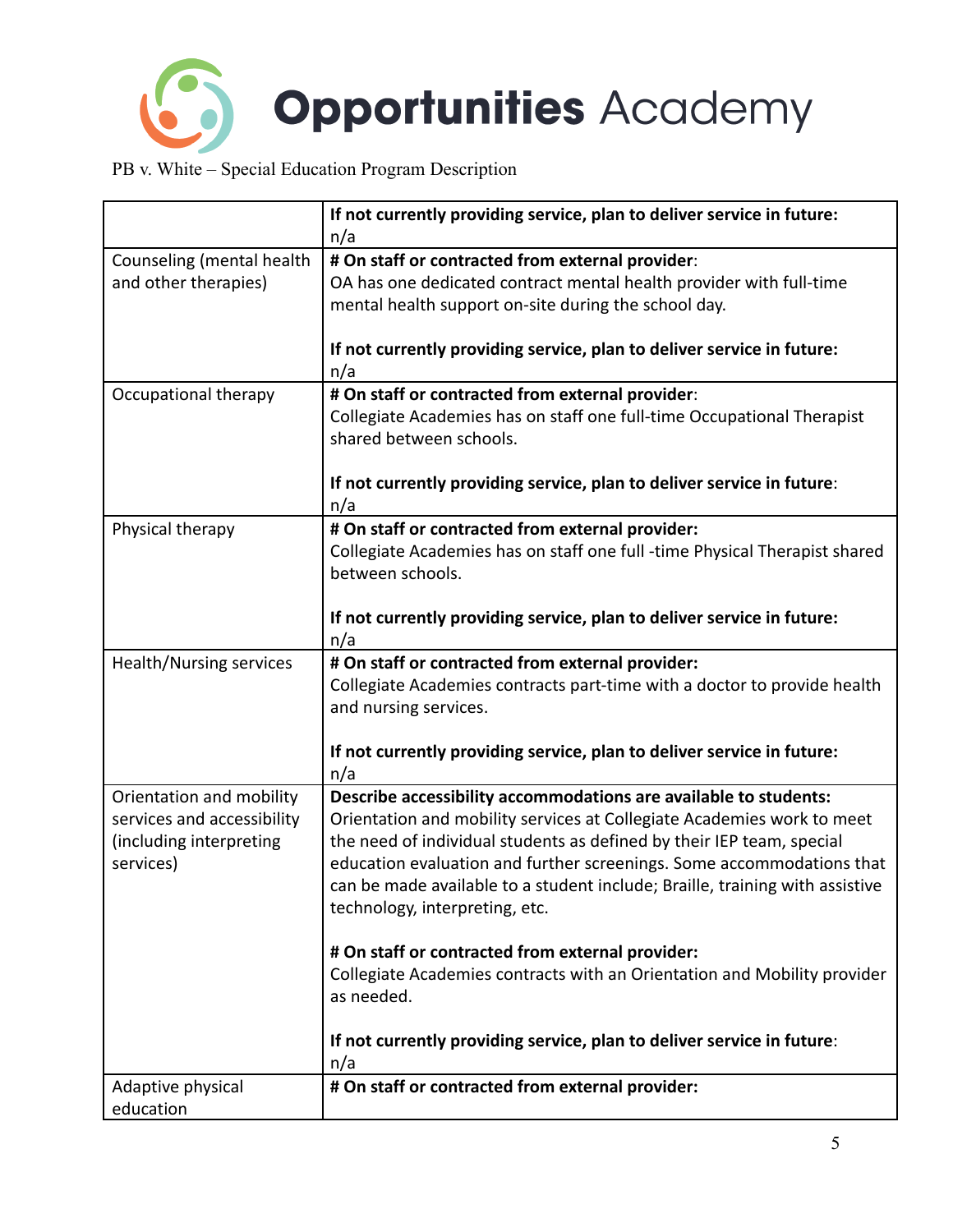

|                            | Collegiate Academies contracts with a part-time APE teacher shared<br>between the schools.                                                                                                                                                                                                                                                                                                                                                                                                                                                                                                                                                                                                                                                                                                                                                                                                                                                                                                                                   |
|----------------------------|------------------------------------------------------------------------------------------------------------------------------------------------------------------------------------------------------------------------------------------------------------------------------------------------------------------------------------------------------------------------------------------------------------------------------------------------------------------------------------------------------------------------------------------------------------------------------------------------------------------------------------------------------------------------------------------------------------------------------------------------------------------------------------------------------------------------------------------------------------------------------------------------------------------------------------------------------------------------------------------------------------------------------|
|                            | If not currently providing service, plan to deliver service in future:<br>OA programming does not include Physical Education as part of the<br>course offerings; therefore, APE generally is not offered. If the IEP team<br>determined that a student would require APE services in a specific case,<br>we would use the contracted shared network provider to deliver the<br>instruction.                                                                                                                                                                                                                                                                                                                                                                                                                                                                                                                                                                                                                                  |
| Specialized Transportation | <b>Methods of transportation:</b><br>Collegiate Academies' contract with our transportation provider includes<br>specialized transportation for students as outlined on their Individualized<br>Education Plan (IEP).<br>If not currently providing service, plan to deliver service in future:<br>n/a                                                                                                                                                                                                                                                                                                                                                                                                                                                                                                                                                                                                                                                                                                                       |
| Assistive Technology       | <b>Examples of supports:</b><br>Any student in a Collegiate Academies school can access appropriate<br>assistive technology in a variety of ways to ensure they are maximally<br>independent in their courses and life. Assistive Technology partners and<br>providers include:<br>1. CA has an active partnership with LATI to assist schools and<br>students appropriately identify individual student assistive<br>technology needs and resources.<br>2. CA's Speech Pathology department works to identify, outfit and<br>train students on how to use meaningful and personalized<br>Augmentative Communication Devices.<br>3. CA contracts with Lighthouse for the blind to ensure any devices<br>that specifically would assist students with vision and hearing<br>based needs are appropriately identified and provided.<br>4. CA's Occupational Therapist works with families and the school to<br>ensure all needed assistive technology is present to ensure<br>effective participation in classroom curriculum. |
|                            | E. Description of how the school plans to provide the continuum of special education placements for<br>students whose IEP placement is outside of the regular education setting                                                                                                                                                                                                                                                                                                                                                                                                                                                                                                                                                                                                                                                                                                                                                                                                                                              |

*School-based Supports (in-school)*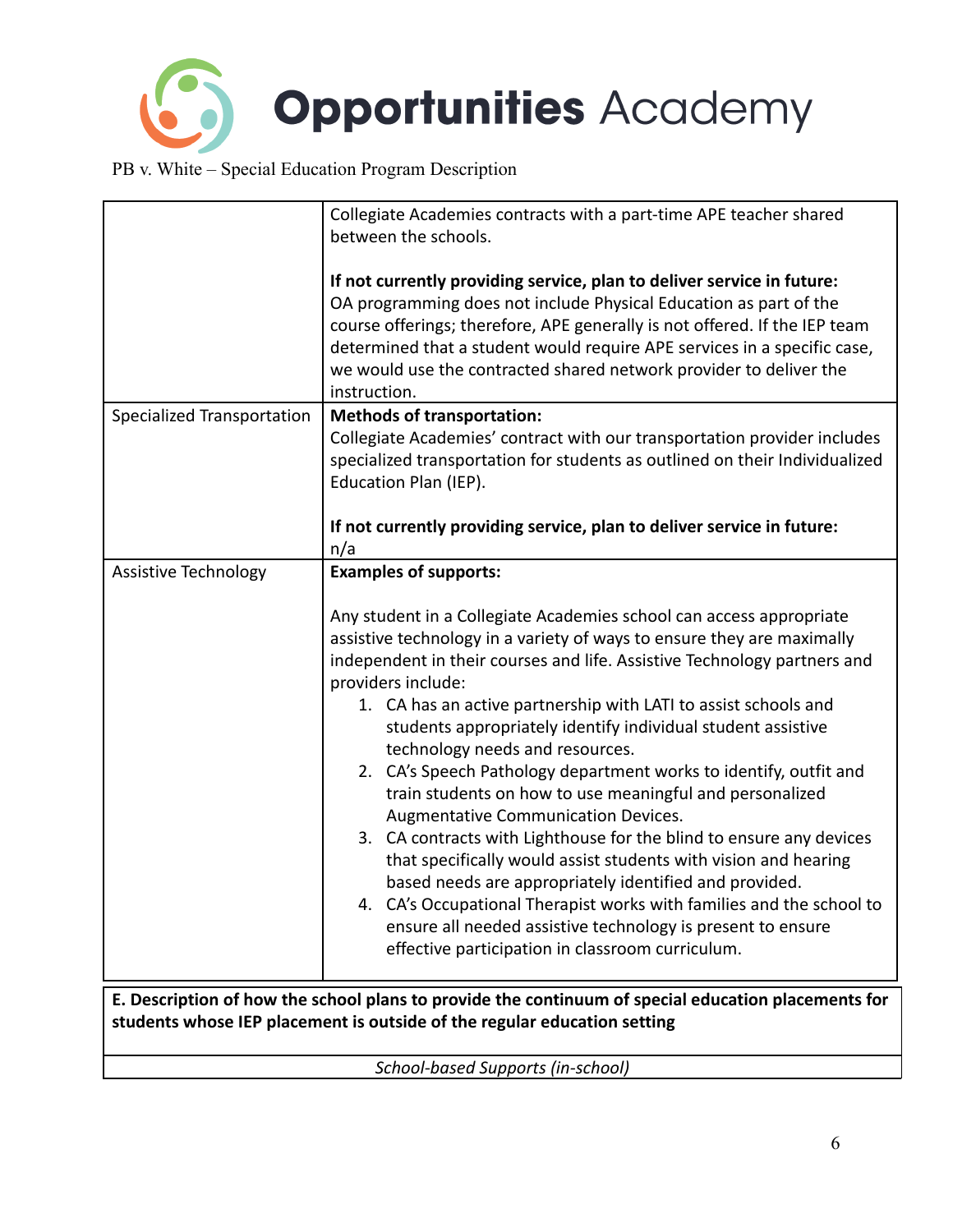

|                | <b>Description of Supports</b>           |                                                                                  | <b>Description of Supports</b>                                                                 | Description of Supports within                                                                           |
|----------------|------------------------------------------|----------------------------------------------------------------------------------|------------------------------------------------------------------------------------------------|----------------------------------------------------------------------------------------------------------|
|                | within Inclusion                         |                                                                                  | within Resource                                                                                | Self-Contained                                                                                           |
|                |                                          |                                                                                  |                                                                                                |                                                                                                          |
| $PK-5$         | n/a                                      |                                                                                  | n/a                                                                                            | n/a                                                                                                      |
| $6 - 8$        | n/a                                      |                                                                                  | n/a                                                                                            | n/a                                                                                                      |
| $9/T9 -$       | - Opportunities Academy                  |                                                                                  | - As a post-secondary                                                                          | - Opportunities Academy                                                                                  |
| 12             |                                          | Students are supported by                                                        | experience for students                                                                        | provides self-contained program                                                                          |
|                | teachers and job coaches                 |                                                                                  | with intellectual and                                                                          | supports to serve the needs of                                                                           |
|                | during their inclusive                   |                                                                                  | developmental disabilities,                                                                    | students with more intense                                                                               |
|                | community-based                          |                                                                                  | Opportunities Academy's                                                                        | academic and/or social                                                                                   |
|                |                                          | instruction, as appropriate,                                                     | programming combines                                                                           | emotional needs to reach their                                                                           |
|                | as well as during all                    |                                                                                  | inclusive                                                                                      | IEP and individualized PATH                                                                              |
|                | on-campus internships.<br>Less intensive |                                                                                  | community-based<br>experiences with                                                            | transition goals.**                                                                                      |
|                |                                          | differentiated supports are                                                      | classroom instruction                                                                          |                                                                                                          |
|                | provided for externships,                |                                                                                  | designed to support                                                                            |                                                                                                          |
|                | as needed. Every student                 |                                                                                  | students with disabilities                                                                     |                                                                                                          |
|                | has a Case Manager to                    |                                                                                  | exclusively. Therefore,                                                                        |                                                                                                          |
|                | assist with coordination                 |                                                                                  | there are no traditional                                                                       |                                                                                                          |
|                | and delivery of services                 |                                                                                  | resource settings.**                                                                           |                                                                                                          |
|                | across all settings. **                  |                                                                                  |                                                                                                |                                                                                                          |
|                |                                          |                                                                                  | ** Opportunities Academy works to ensure that every student is in his or her least restrictive |                                                                                                          |
|                |                                          |                                                                                  |                                                                                                | environment and constantly working toward his/her individualized pathway transition goals. OA works      |
|                |                                          |                                                                                  |                                                                                                | with the IEP team, including the family and student, to ensure that each student is participating in the |
|                |                                          |                                                                                  |                                                                                                | programming that will most benefit every individual student's pathway toward success. This does not      |
|                |                                          |                                                                                  | always perfectly fit into the three categories listed above.                                   |                                                                                                          |
|                |                                          |                                                                                  |                                                                                                |                                                                                                          |
| Description of |                                          |                                                                                  |                                                                                                | OA is a year-round school with breaks that generally last no longer than 2 weeks at a                    |
|                | extended school year                     |                                                                                  |                                                                                                | time (though one break per year is 3 weeks long). Attendance is expected during the                      |
| services:      |                                          |                                                                                  |                                                                                                | summer and all other school days as described in the academic calendar. Because                          |
|                |                                          |                                                                                  | breaks generally do not last more than 2 weeks, we expect that the need for                    |                                                                                                          |
|                |                                          |                                                                                  | Extended School Year (ESY) services should be rare. However, where a student                   |                                                                                                          |
|                |                                          |                                                                                  | Individualized Education Plan (IEP), they will be screened using the appropriate               | demonstrates additional need for services during those breaks at outlined in their                       |
|                |                                          |                                                                                  | eligibility criteria. If a student is determined eligible using IEP aligned eligibility        |                                                                                                          |
|                |                                          |                                                                                  |                                                                                                | criteria, the IEP team will generate an ESY IEP that outline the goals, services and                     |
|                |                                          |                                                                                  |                                                                                                | timelines that defines the services a student will get during an extended break in                       |
|                |                                          | instruction.                                                                     |                                                                                                |                                                                                                          |
| Description of |                                          |                                                                                  |                                                                                                | Opportunities Academy is a specialized program created to support students                               |
| specialized    |                                          | with intellectual and developmental disabilities develop career, community       |                                                                                                |                                                                                                          |
| program(s):    |                                          | access, and independent living skills in a post-secondary setting. All goals are |                                                                                                |                                                                                                          |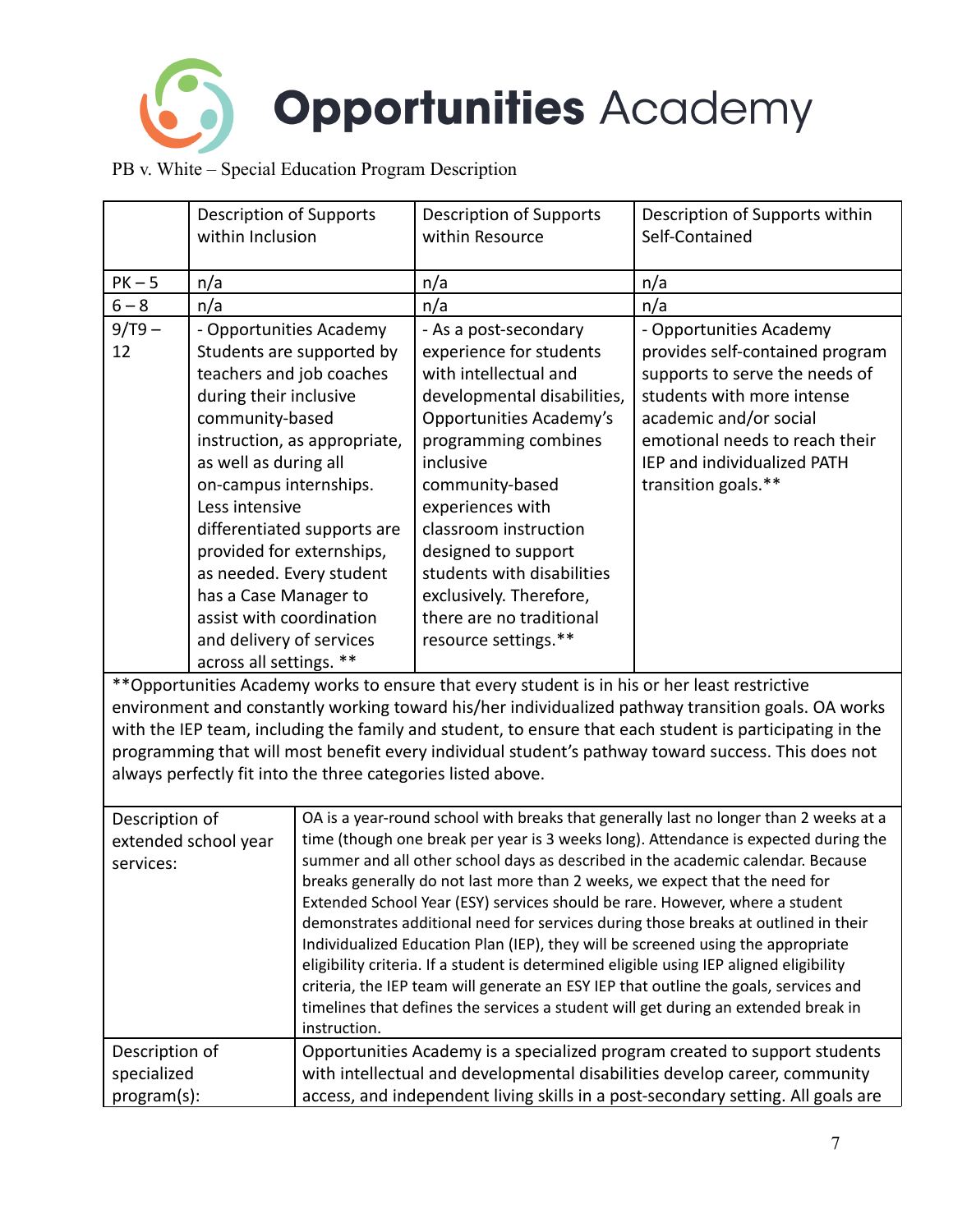

|                                        | highly-individualized to support the specific needs and aspirations of the                                                                                                                                                                                                                                                                                                                                                                                                                                                                                                                                                                                                                                                                                                                                                                                                                                                                                                                                                                                                                  |  |
|----------------------------------------|---------------------------------------------------------------------------------------------------------------------------------------------------------------------------------------------------------------------------------------------------------------------------------------------------------------------------------------------------------------------------------------------------------------------------------------------------------------------------------------------------------------------------------------------------------------------------------------------------------------------------------------------------------------------------------------------------------------------------------------------------------------------------------------------------------------------------------------------------------------------------------------------------------------------------------------------------------------------------------------------------------------------------------------------------------------------------------------------|--|
|                                        | student.<br>Supports in this program include courses and services that<br>$\circ$<br>build transition skills to support students as they progress<br>toward achieving their rigorous post-secondary goals.<br>Scholars participate in targeted transition instruction and<br>$\circ$<br>typically have an on-campus internship or off-campus<br>externship to generalize employment skills.<br>Assistive technology identification, education and supports<br>$\circ$<br>that work toward independence are strategically addressed for<br>students in need of devices.<br>The teacher case managers and job coaches for OA work to<br>$\circ$<br>provide holistic supports by regularly collaborating with the<br>speech pathologist, mental health professional and other<br>related service providers serving OA students.<br>Typical disability categories of students attending OA include<br>$\circ$<br>mild-severe Intellectual Disability and Autism. However, it is<br>critical to note that Collegiate Academies schools do not<br>place in programs based on disability category. |  |
|                                        | Community-based Supports (out-of-school)                                                                                                                                                                                                                                                                                                                                                                                                                                                                                                                                                                                                                                                                                                                                                                                                                                                                                                                                                                                                                                                    |  |
| Key Partnerships                       | Partner and services provided:                                                                                                                                                                                                                                                                                                                                                                                                                                                                                                                                                                                                                                                                                                                                                                                                                                                                                                                                                                                                                                                              |  |
|                                        | Collegiate Academies partner with a number of agencies to ensure our<br>students have the services they need. Some of the many critical partnerships<br>include:<br>Louisiana Rehabilitation Services<br>$\circ$<br>Metropolitan Human Services District<br>O<br>Mental Health Rehabilitation Agencies (differ based on student<br>$\circ$<br>need).<br><b>Families Helping Families</b><br>o<br>Coordinated Systems of Care (CSOC) (depending on student need)<br>O<br>Community-Based job sites (per individual student need.)<br>$\circ$                                                                                                                                                                                                                                                                                                                                                                                                                                                                                                                                                 |  |
| Other out-of-school<br>instruction and | Methods of instruction and service delivery:                                                                                                                                                                                                                                                                                                                                                                                                                                                                                                                                                                                                                                                                                                                                                                                                                                                                                                                                                                                                                                                |  |
| supports                               | If a student's IEP team decides that a student needs a different or more                                                                                                                                                                                                                                                                                                                                                                                                                                                                                                                                                                                                                                                                                                                                                                                                                                                                                                                                                                                                                    |  |
| (e.g. special school,                  | restrictive environment, after exhausting all resources and internal                                                                                                                                                                                                                                                                                                                                                                                                                                                                                                                                                                                                                                                                                                                                                                                                                                                                                                                                                                                                                        |  |
| therapeutic placement,                 | specialized programming, homebound services and individualized                                                                                                                                                                                                                                                                                                                                                                                                                                                                                                                                                                                                                                                                                                                                                                                                                                                                                                                                                                                                                              |  |
| hospital or homebound                  | community partnerships can be made to ensure student has supports and                                                                                                                                                                                                                                                                                                                                                                                                                                                                                                                                                                                                                                                                                                                                                                                                                                                                                                                                                                                                                       |  |